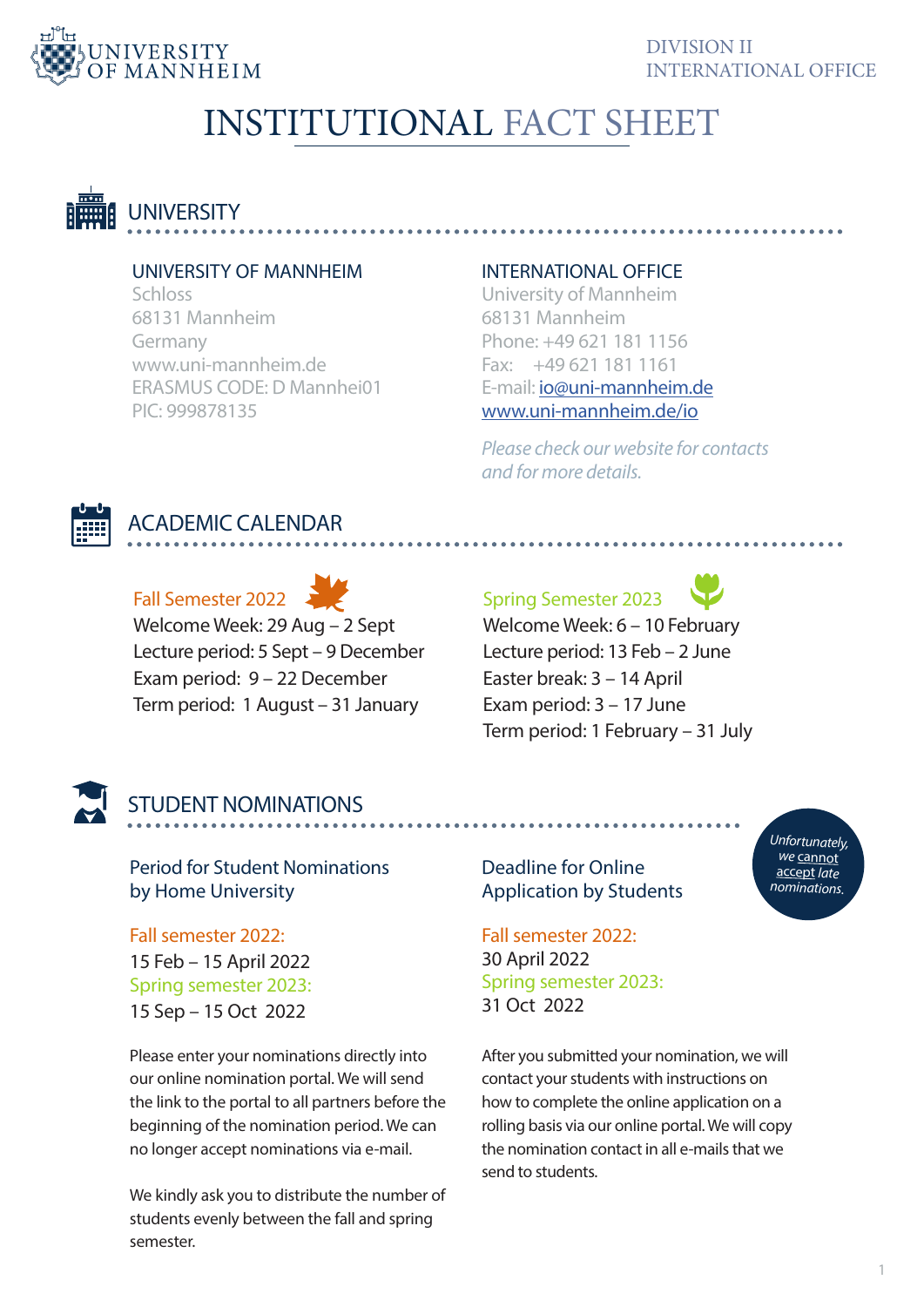### Required Application Documents

#### Deadline for Extension Requests

Online application (no paper application required). No language certificates must be submitted. Kindly check the Recommended Language Skills on page 3.

Spring semester: 31 October Fall semester: 30 April

Should your students wish to extend their exchange, please send a request to (incomings@uni-mannheim.de) before the respective deadline. We will then contact the: respective school for approval. 

### No Free Mover Mobility Possible

Since 1 March 2019 it is no longer possible to study as a free mover at the University of Mannheim. This is due to an amendment of the Regulations on Admission and Enrollment (ZulImmaO) of the University of Mannheim from 27 February 2019.



### ARRIVAL AND ORIENTATION

Kindly check the regularly updated information at our **FaQs** for International Exchange Students.

We request that exchange students arrive for our Welcome Week (see Academic Calendar page 1) which includes:

- an introduction to the study system
- campus tour and Welcome Reception
- school specific sessions and library tours



### **COURSES**

#### Course Catalog

The course list will be published at www.uni-mannheim.de/courses. Exchange students must take the majority of their courses at the school in which they will enroll. However, they can also choose one or two courses from other schools through the universitywide electives. After selecting the faculty/ department and the study level, students can choose courses according to the following search fields: "all languages" or "English only."

#### Required Course Load

Depends on home institution.

#### Exam Period

Generally, there will be final exams in December and May-June, respectively. Please see page 1 for exact dates. Students are responsible for their own exam registration.

#### Grading System

| $1,0 - 1,5$                                  | excellent    |
|----------------------------------------------|--------------|
| $1,6 - 2,0$                                  | very good    |
| $2,1 - 2,5$                                  | good         |
| $2,6 - 3,5$                                  | satisfactory |
| $3,6 - 4,0$                                  | sufficient   |
| $4,1 - 5,0$                                  | failed       |
| (mit Erfolg) bestanden passed (successfully) |              |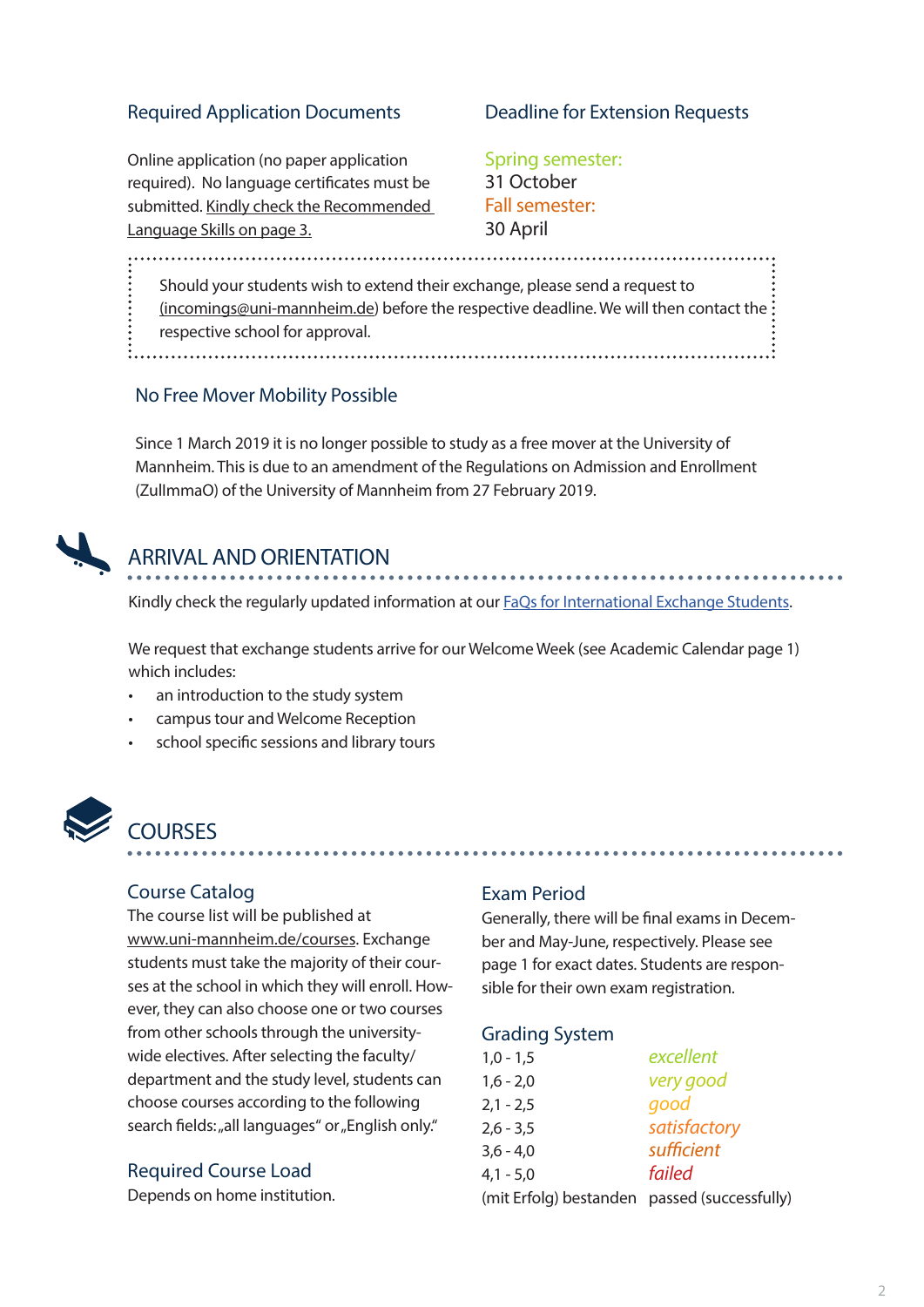# CERTIFCATES OF ATTENDANCE & TRANSCRIPT OF RECORDS

From fall semester 2020/2021 onwards certificates of attendance will only be issued digitally to confirm a student's arrival respectively departure. We kindly ask our partners to accept our form.

A Transcript of Records will be issued five weeks after the grades have been published.

If you would like to send digital transcripts of Mannheim students who studied abroad at your university, kindly send them to: transcripts@uni-mannheim.de. You can also send questions about your students' transcripts to this address.

### RECOMMENDED LANGUAGE SKILLS

Students must either be proficient in German OR have an advanced level of English (at least B2 according to the *Common European Framework of Reference for Language*s, i.e. equivalent to TOEFL iBT 80/IELTS 6.0).

The University of Mannheim reserves the right to deny admission into courses for students who do not have the requested level. We will not ask students to submit language tests for their application. However, we expect the home university to make sure their students have the required language proficiency.



### LANGUAGE SUPPORT

Preparatory German Language Courses International Summer Academy: 1-30 August 2022 International Winter Academy:

3 – 31 January 2023

The International Summer/Winter Academy is a four-week intensive language course, which includes seminars on German culture and society.

Before *the semester*



~ **€**685\*

### Registration Deadline

15 June and 28 October\*, respectively

### Online German Language and Culture Courses



The International Office offers online German language and culture courses during the semester for a small administrative fee (€15\* per course). There are a range of German courses, including general language courses at different levels, and specific German culture courses (e.g. European Union, Germany at a Glance, etc.). As a rule, students can take a maximum of 3 courses per semester.

*\*subject to change*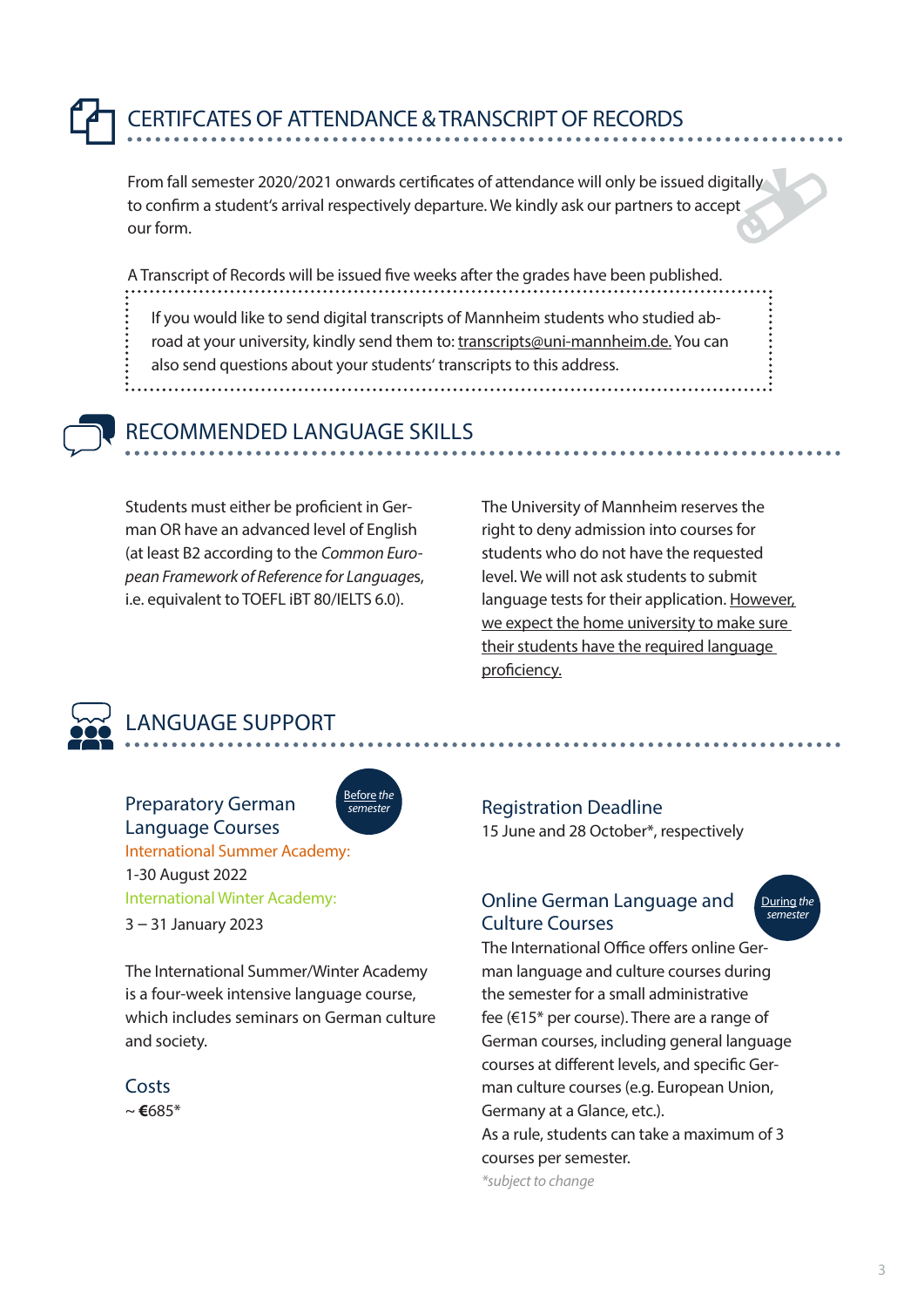

FACILITIES AND STUDENT SERVICES

In order to cover the costs of student services, students enrolled at a German university – including exchange students – have to pay a semester fee. The fee currently amounts to **€**110.30\* per semester.

Kindly note that all exchange students need to pay this fee in order to be enrolled. *\*subject to change*

### Campus Facilities

- Access to computer facilities including wireless internet access and university e-mail account
- Student tutors
- Academic advisors
- Access to university sports facilities
- Career counselling
- University cafeterias
- University libraries
- Student housing

### Support for Students with Disabilities and Chronic Illnesses

The Commissioner and Counselor for students with disabilities and chronic illnesses supports students with special accommodations. If students have any health restrictions, they need to check the "Special Needs" box during their online application.

## **HOUSING**

### Pick-up Service

Students can arrange an individual pick-up with their buddy. The International Office is only a short walk from the main train station.

### Student Housing

Students can apply for student residences or look for a room on the private market.

For exchange students from overseas, we offer a very limited number of places in our off-campus student residences: single bedrooms in student residences vary from **€**315\* – **€**440\*, apartments from **€**365\* – **€**440\*. There are furnished rooms (shared kitchen and bathroom) in several residences in different areas of Mannheim.

Only then can we ensure that your students will get the support that they need.

### Excursions and Trips

The International Office and student organizations organize a number of activities, e.g.:

- City trips to Frankfurt, Nuremberg, Hamburg, Cologne, and Stuttgart.
- International Dinner

### Buddy Program

Exchange students have the opportunity to be matched with a local student for support. In order to do so, they have to check the corresponding box in our online portal during the application.

Rooms on the private market start at **€**300. After being accepted by the University of Mannheim, the student will receive the link and personal password for our student portal Portal², along with detailed information on the private housing market. *\*subject to change*

#### **Contact**

Accommodation Office at the International Office Tel: +49 621 181 1152 incomings@uni-mannheim.de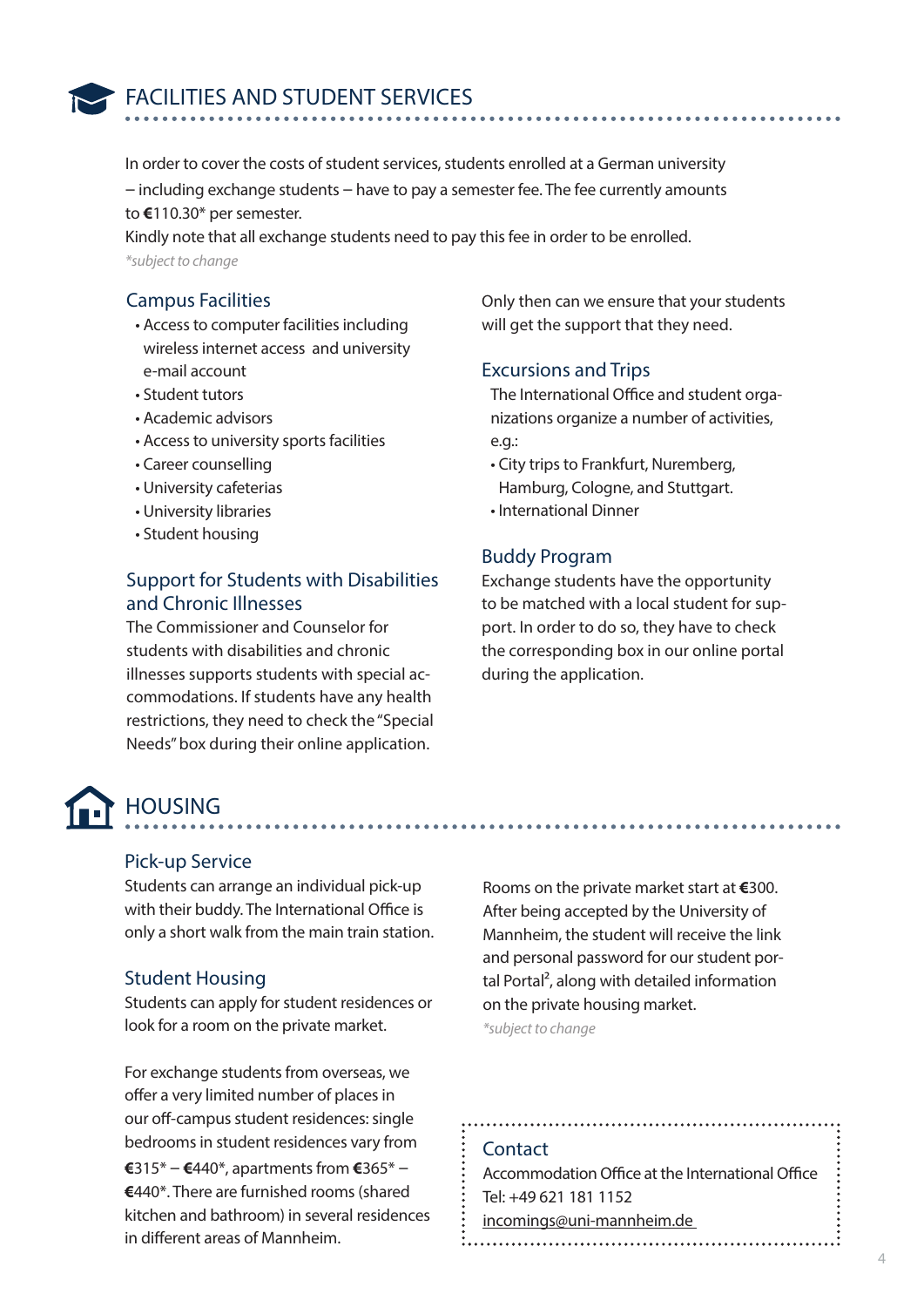

### HEALTH INSURANCE

#### EU members

Students from EU countries are exempt from having to purchase German health insurance if they present the EHIC *(European Health Insurance Card)* prior to enrollment. UK

Students from the UK are exempt from having to purchase German health insurance if they present the GHIC *(Global Health Insurance Card)* prior to enrollment.

### Non-EU members

We strongly recommend to all our exchange students from non-EU countries to purchase a German statutory health insurance. Students have the opportunity to buy German health insurance prior to their arrival in Mannheim. It costs about **€**108\* per month (standard price for students by all health insurance providers).

*\*subject to change* 

### VISA REQUIREMENTS

Citizens of the EU and of the EFTA *(i.e. Iceland, Liechtenstein, Norway, and Switzerland)* do not need a student visa.

Citizens from the following countries do not need a student visa. They need to apply for a German residence permit at the respective Foreigners' Registration Office in Germany: Australia, Canada, Israel, Japan, New Zealand, South Korea, United Kingdom, and USA.

Citizens of the following countries do not need a student visa as long as there is no intention to take up any gainful/paid employment before or after the studies: Andorra, Brazil, El Salvador, Honduras, Monaco, and San Marino.

Non-EU citizens who are enrolled at an EU university (except Ireland and Denmark) do not need to apply for a German residence permit if they study in Germany for less than 360 days according to the EU directive 2016/801, the "REST-directive" for researchers and students. However, students need to hand in documents at the International Office as soon as they receive their letter of acceptance for the University of Mannheim. Otherwise enrollment as an exchange student will, regrettably, not be possible.

Students from all other countries should obtain a visa as soon as they receive their letter of acceptance for the University of Mannheim.

Further information can be found here: www.uni-mannheim.de/entry

### PRACTICAL INFORMATION

### Estimated Costs of Living

Approx. **€**780 – **€**830\* per month *(including rent) \*subject to change*

### Public Transport

. . . . . . . . . . . . . . .

Students can buy a semester ticket for **€**180\* for unlimited public transportation in the greater Mannheim area. *\*subject to change*